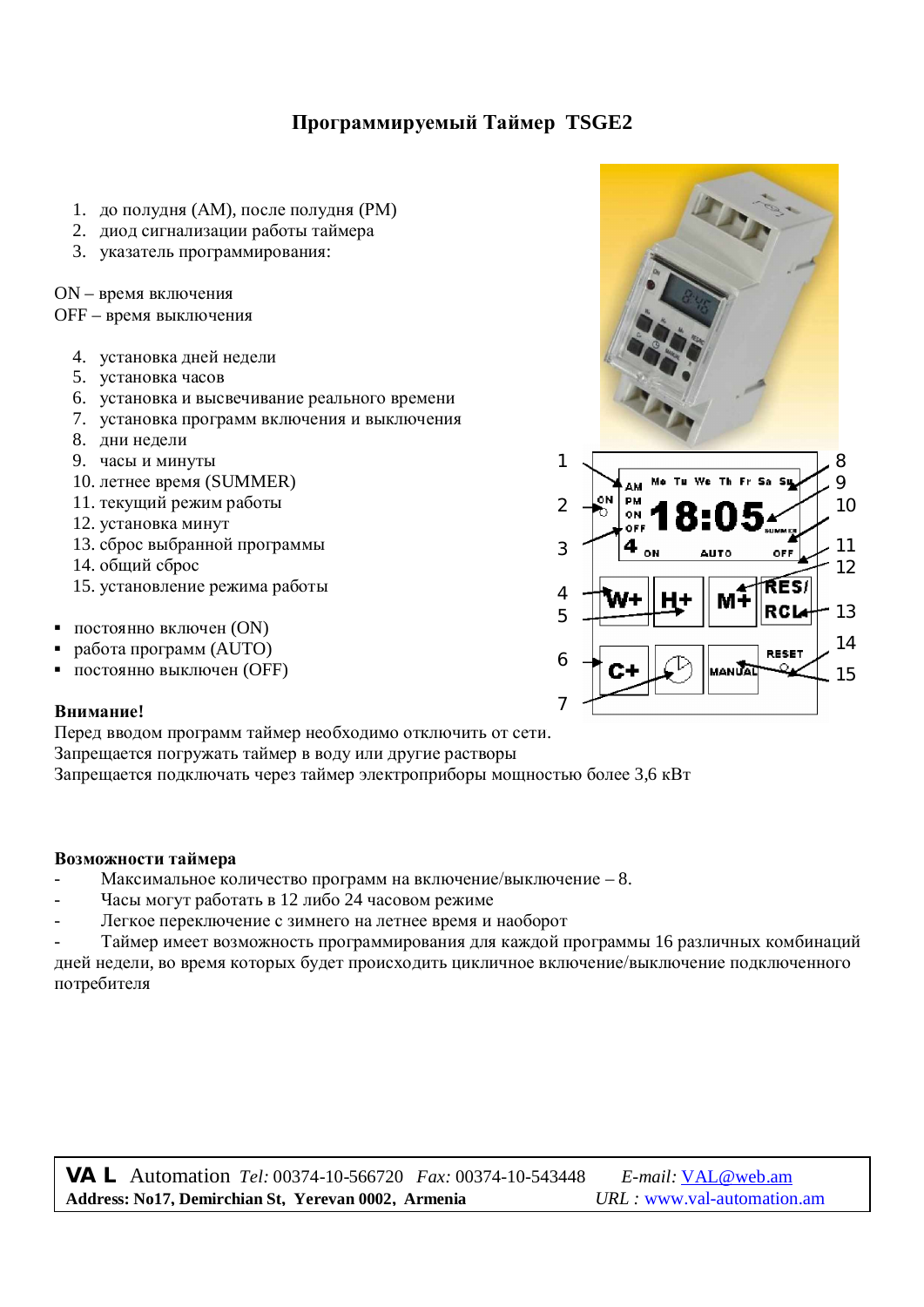### Возможные комбинации программирования

MO – только в понелельник  $TV$  – только во вторник WE – только в среду ТН – только в четверг  $FR$  – только в пятницу SA – только в субботу  $SU$  – только в воскресенье MO, TV, WE, TH, FR, SA, SU – во все дни недели SA,  $SU - B$  субботу и воскресенье MO, WE, FR – в понелельник, среду и пятницу и так лалее



# **Установка текущего времени**

Для установки на табло текущего времени необходимо одновременно нажать кнопку  $C+$  и кнопку

- W+ для выставления дня недели
- H+ для выставления часов
- М+ для выставления минут

После того как кнопки отпущены - текущее время остается заложенным в память таймера

# Установка программ подключения

Для установки программы включения/выключения необходимо нажать кнопку 7 (см. рис.) На табло появится надпись 1 ON. Теперь можно выставлять время включения первой программы.

Кнопками W+, H+, М+ необходимо выставить время выключения (нажатием кнопки W+ выбирается один из вариантов дней недели)

Повторное нажатие кнопки 7 позволяет установить время выключения первой программы. На табло **высвечивается 1 OFF** 

Кнопками W+, H+, M+ необходимо установить время выключения

Очередное нажатие кнопки 7 позволяет установить время включения второй программы (табло 2 ON) и Т.Л.

Нажатием кнопки С+ заканчивается установка программ включения/выключения.

Для сброса одной из установленных программ необходимо нажать кнопку 7, выбрать номер программы и нажать кнопку RES/RCL. Выбранная программа аннулируется.

В случае введения новой программы включения/выключения необходимо выполнить сброс времени как включения, так и выключения, в противном случае одно из этих времен может иметь случайный характер. Необходимо, чтобы отрезки времени не накладывались друг на друга.

# Установка режима работы

Кнопка MANUAL переключает режим работы таймера. При нажатии этой кнопки на табло появляются налписи:

ON – режим работы постоянно включен

AUTO – режим работы согласно установленных программ включения/выключения

ОFF – режим работы постоянно выключен

# Сброс программ

Кнопка R служит для сброса всех набранных программ. После нажатия данной кнопки обязательно необходимо выставить текущее время и ввести новую программу включения/выключения.

**VAL** Automation *Tel:* 00374-10-566720 *Fax:* 00374-10-543448 *E-mail:* [VAL@web.am](mailto:VAL@web.am) **Address: No17, Demirchian St, Yerevan 0002, Armenia** *URL :* [www.val-automation.am](http://www.val-automation.am)